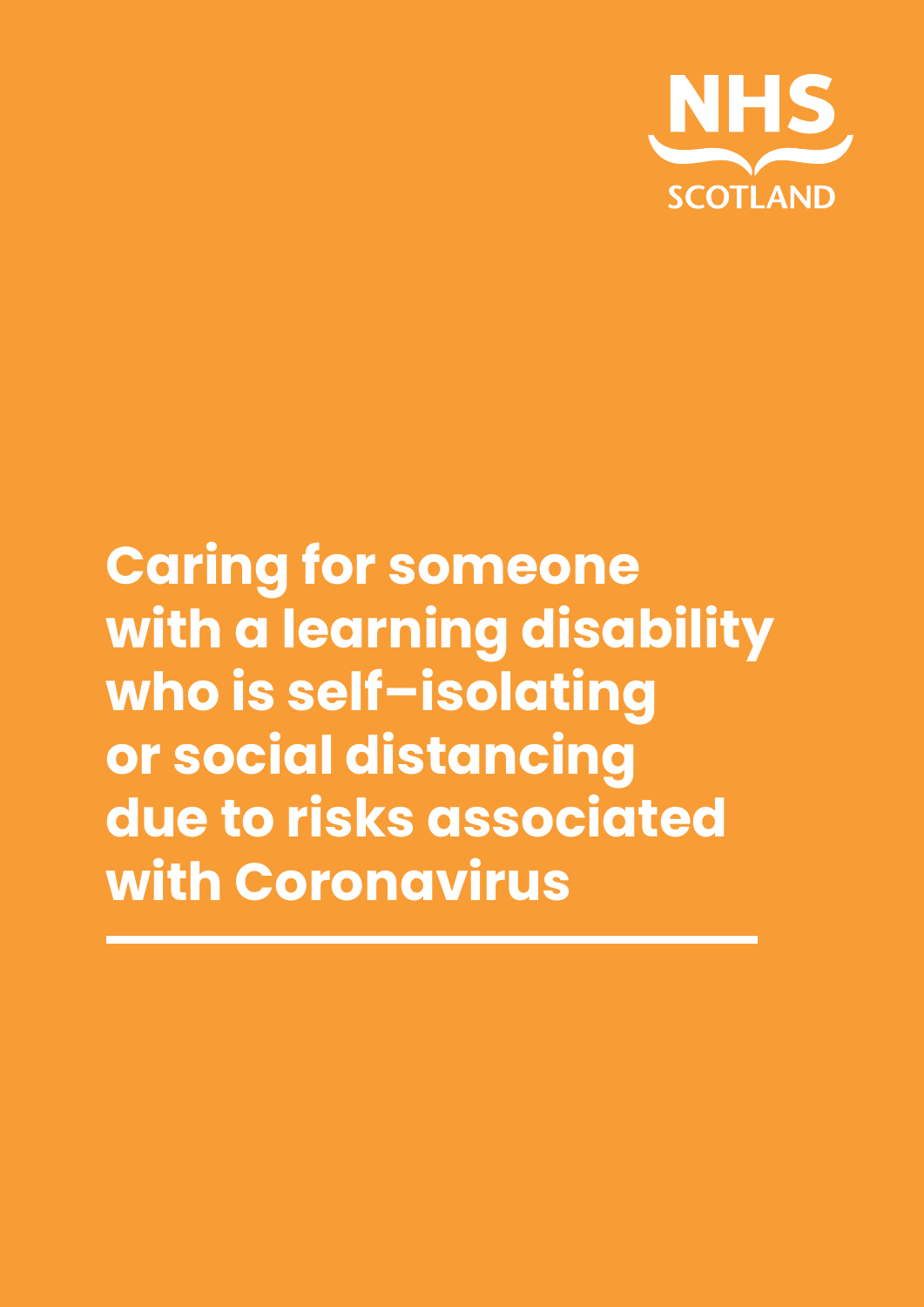**Unexpected change and loss of social contact and routines can be a distressing experience for anyone. However, individuals with a learning disability are particularly vulnerable.**

Some people may adapt quicker than others. However, the uncertainty and ongoing change surrounding community support will impact on many individuals who rely on structure and routine.

Key principles when supporting someone to adjust and adapt to change are to provide predictability and consistency to promote safety and trust.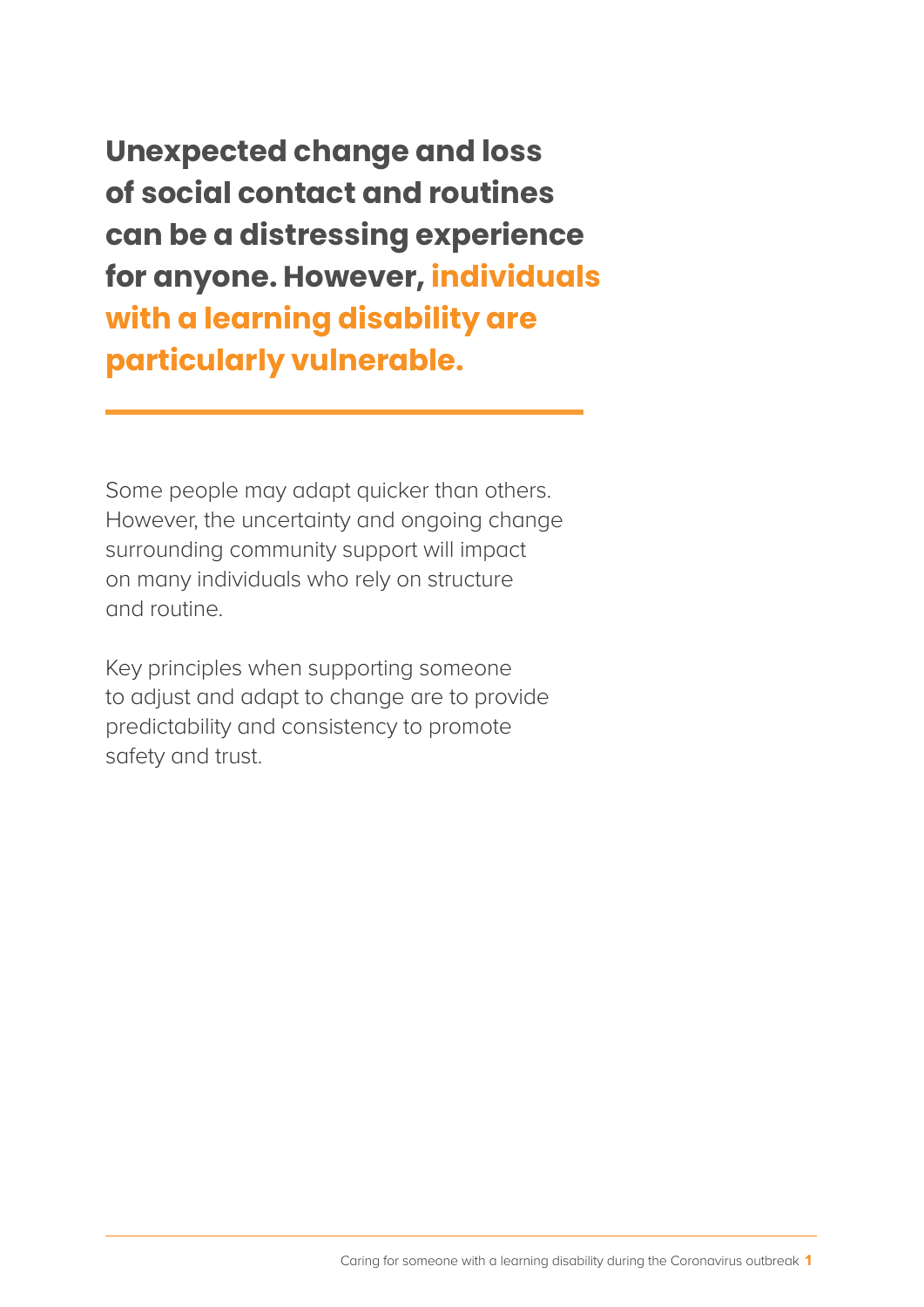## **Promoting wellbeing: Communication**

**•** There are a number of accessible information guides on the internet to support people with a learning disability to understand the current situation. See **www.scld.co.uk** For others, this will be too much information and they may respond better to a short, concrete verbal and /or visual explanation, **e.g.** communicating "Day centre closed, home today".

Do not talk about Coronavirus unless you are talking directly to the person in a way they will understand. They may not understand all of what is being said which can lead to further distress. This also applies to television programmes, **e.g.** news, social media.

**• When there are multiple** carers supporting one person, consistent responses in the form of 'scripts' for key issues causing the person a level of distress, can support an individual to feel more secure — **e.g.** "Day Centre closed, home today" rather than variations each time. Write down the agreed scripted responses and ensure everyone communicating with the person is aware of them to ensure consistency.

**•** If staff are required to wear protective clothing this could be quite frightening. Take photographs of carers wearing masks if that is the case, and show the person saying "look, this is me" while pointing.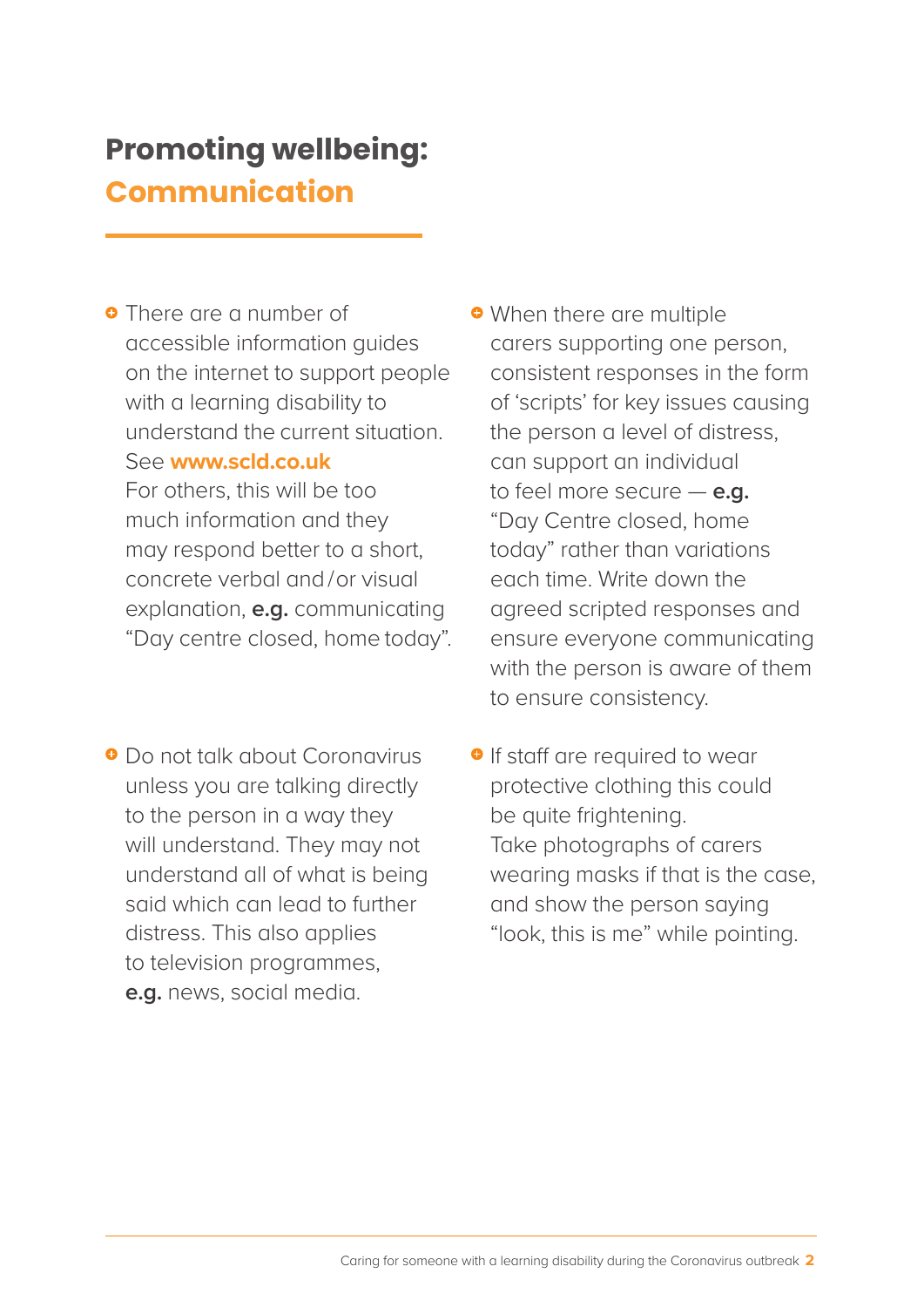# **Promoting wellbeing: Structure**

**•** Develop a timetable for the person's day. Start with their morning routine. The remainder of the day might be structured by a mixture of activities of daily living (**e.g.** morning and bedtime routines, domestic activities cooking, cleaning, leisure — arts and crafts, books/magazines). The same activities can be used for each day.

**•** Some people have particular sensory needs. If you know what their needs are, try to build some sensory activities into their day such as movement and exercise at home, walking around the garden area, kicking a ball, hand massage, playing with materials or soft toys — hand muff, sensory box, and so on.

- **•** Introduce a hand–washing routine. Demonstrate and place visual reminders above sinks.
- **•** If the person is not self-isolating (and health and levels of support allow), include a walk in their timetable. Consider how you will communicate the 2 metre rule to the person (**e.g.** pictorial reminder)
- **•** The person may no longer be able to purchase preferred items at the shop. It may be helpful to organise for shopping to be delivered.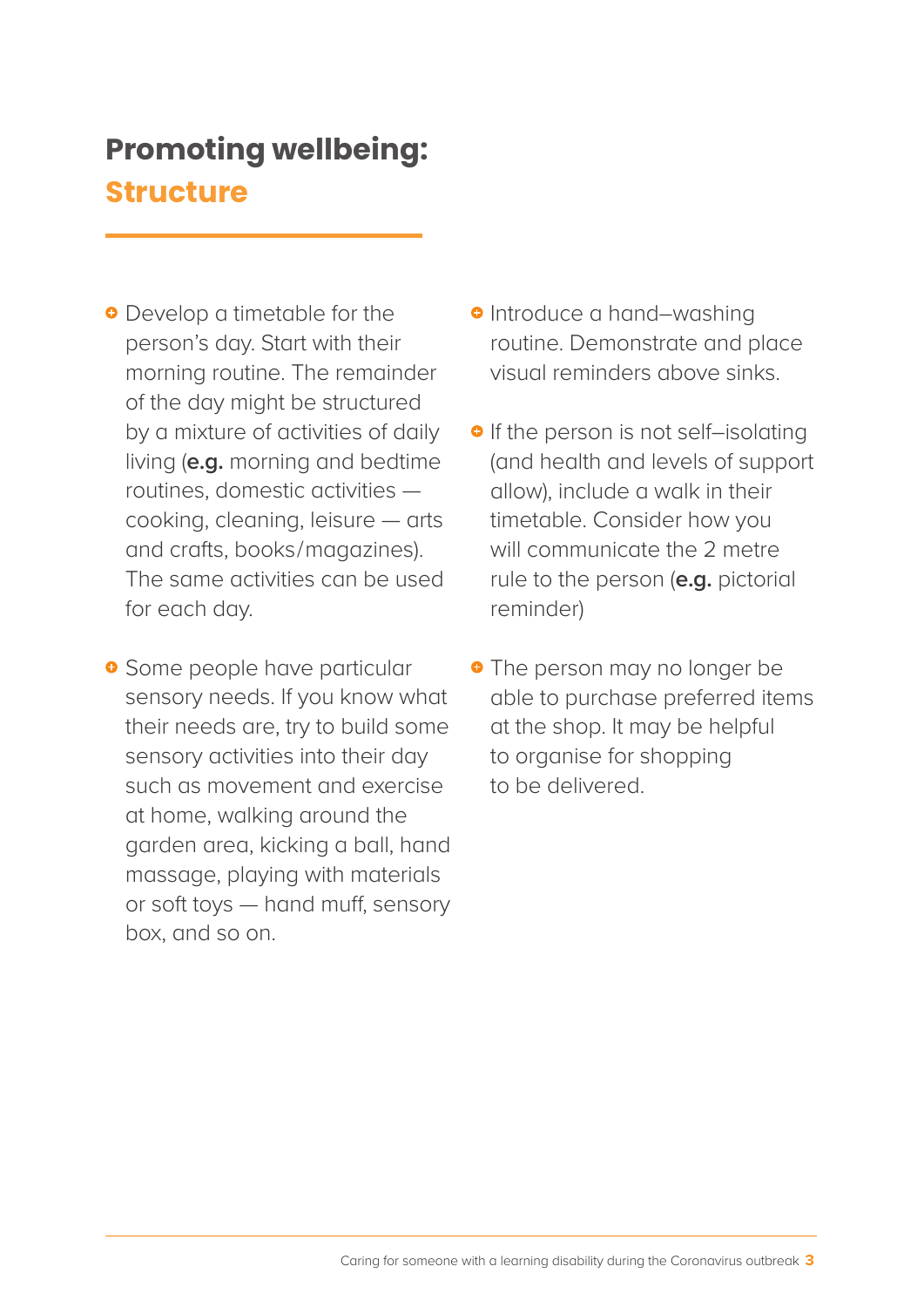- **•** If the person has a communication aid such as a visual timetable, use this to support them to understand what is happening in their day, or if they can read, write a list (**e.g.** 3–4 activities at a time).
- **•** Others may only cope with two activities at a time (**i.e.** communicate 'now and next') and some will only be able to predict what is happening next by handing them an object from a particular routine — **e.g.** colouring pens for colouring in, wooden spoon for baking.
- **•** If the usual procedure is to attach photographs of carers to their timetable then continue as usual but also put photographs of carers with protective clothing beside their existing photograph (if required to wear protective clothing).
- **•** Support the person to maintain important relationships by using the phone/Facetime/Skype, etc. It would be helpful for all family and friends to have an agreed explanation for why they are not visiting.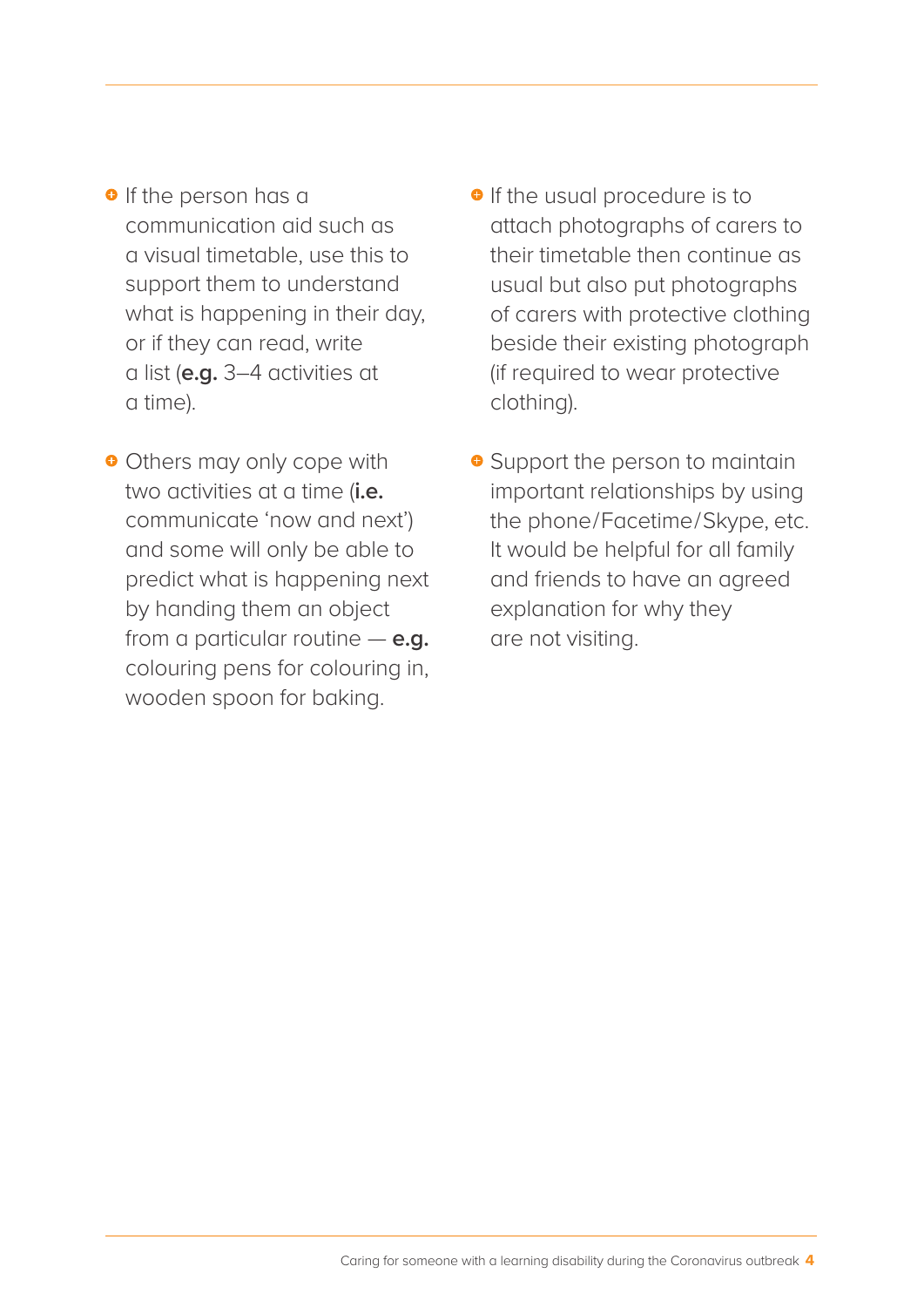## **Responding to episodes of distress**

**Some people you support may need help to contain their distress. If they already have a reactive strategy or a behaviour support plan, please refer to this. Distress comes in many forms, and is different for everyone.** 

When someone is showing signs of distress, they may show more **subtle signs** to start with:

These escalate over a period of time to **crisis stage**:



withdrawal



throwing objects



repetitive speech





(TS) faster movements



hand flapping





kicking



banging head off surface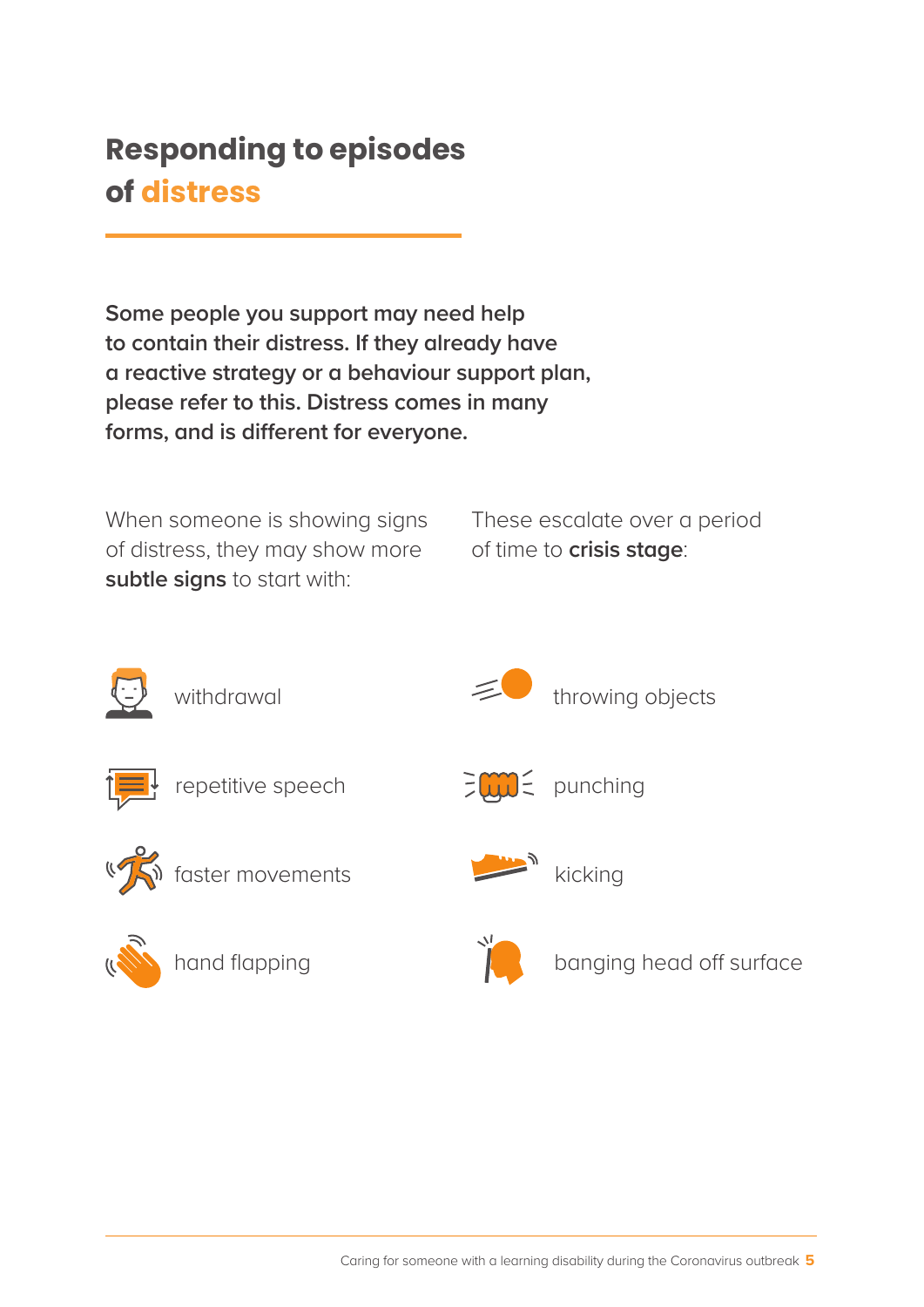**This is a diagram of how distress and behaviours communicating distress can escalate over time.**

There are general principles which you can apply when supporting an individual to cope with their distress.

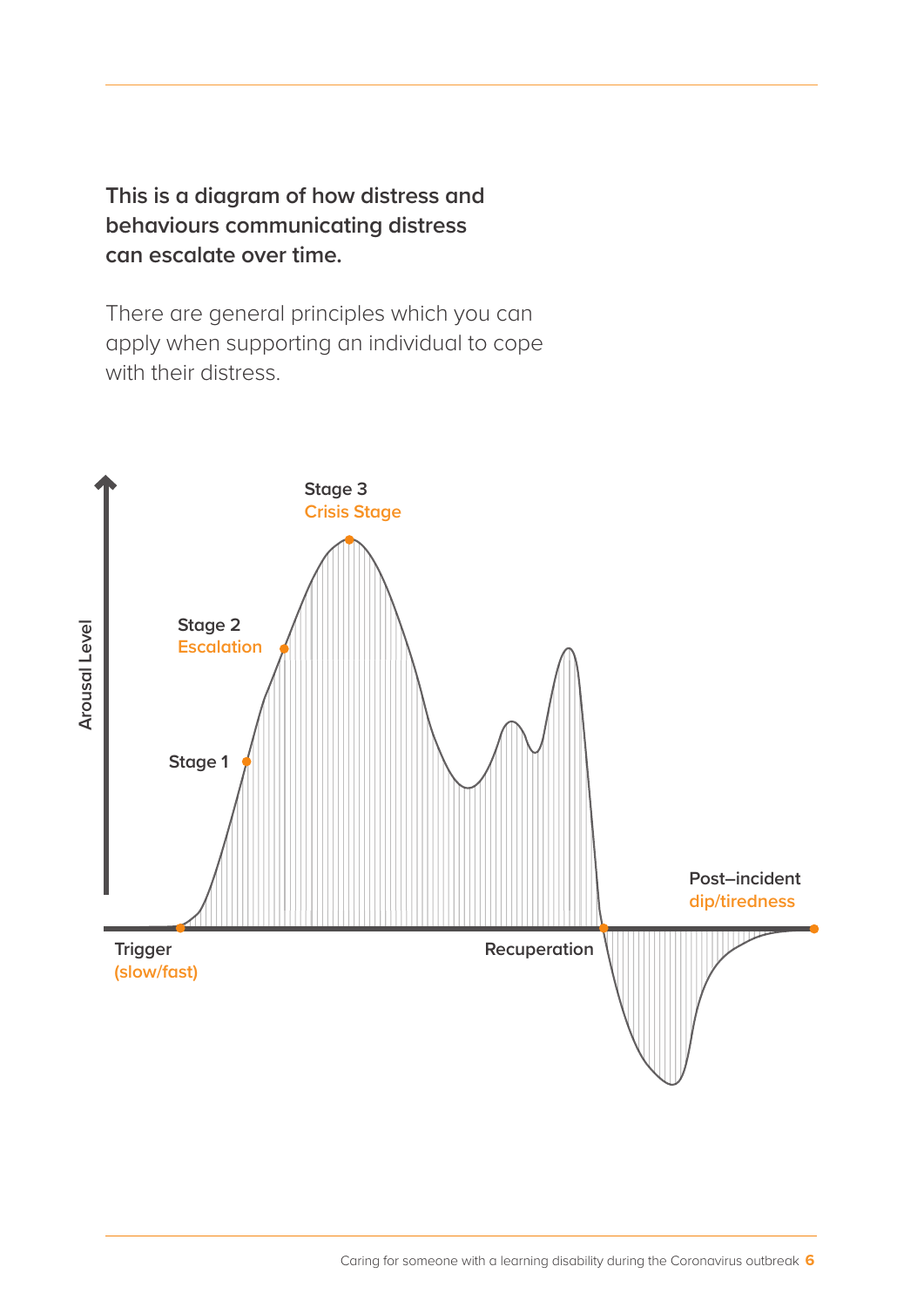# **Responding to episodes of distress: Stages**

## **Stage 1**

- **•** Try to remain calm and model calmness in your own behaviour or communication. This can be difficult to do when you are experiencing a level of stress yourself. Slow down your movements and speech.
- **Maintain their current routine** as much as possible.
- **•** Reduce verbal interaction to key words.

## **Stage 2**

- **O** Limit verbal communication with the individual. Do not try to reason with them, as their understanding will be significantly impaired.
- **•** Say the person's name to gain their attention before directing them to a calming activity (something they enjoy that is not going to be too stimulating or exciting).
- **•** Some people need space; others like to be close to their carers. This is individual to the person you are supporting.
- **•** For people that can tolerate close contact, it can help to sit down with the person and listen to them. You do not need to provide responses. This may be an opportunity to use 'scripts' or go over a social story.
- **•** Some people may respond to consistent use of positive phrases such as "David is safe", "David is okay", "David will feel better soon".
- **•** If the person has a history of picking up/throwing items/hitting out, make sure the environment is safe **e.g**. cooker off, ornaments/sharp objects tidied away, direct other service users or the person you are supporting to a different area of the house.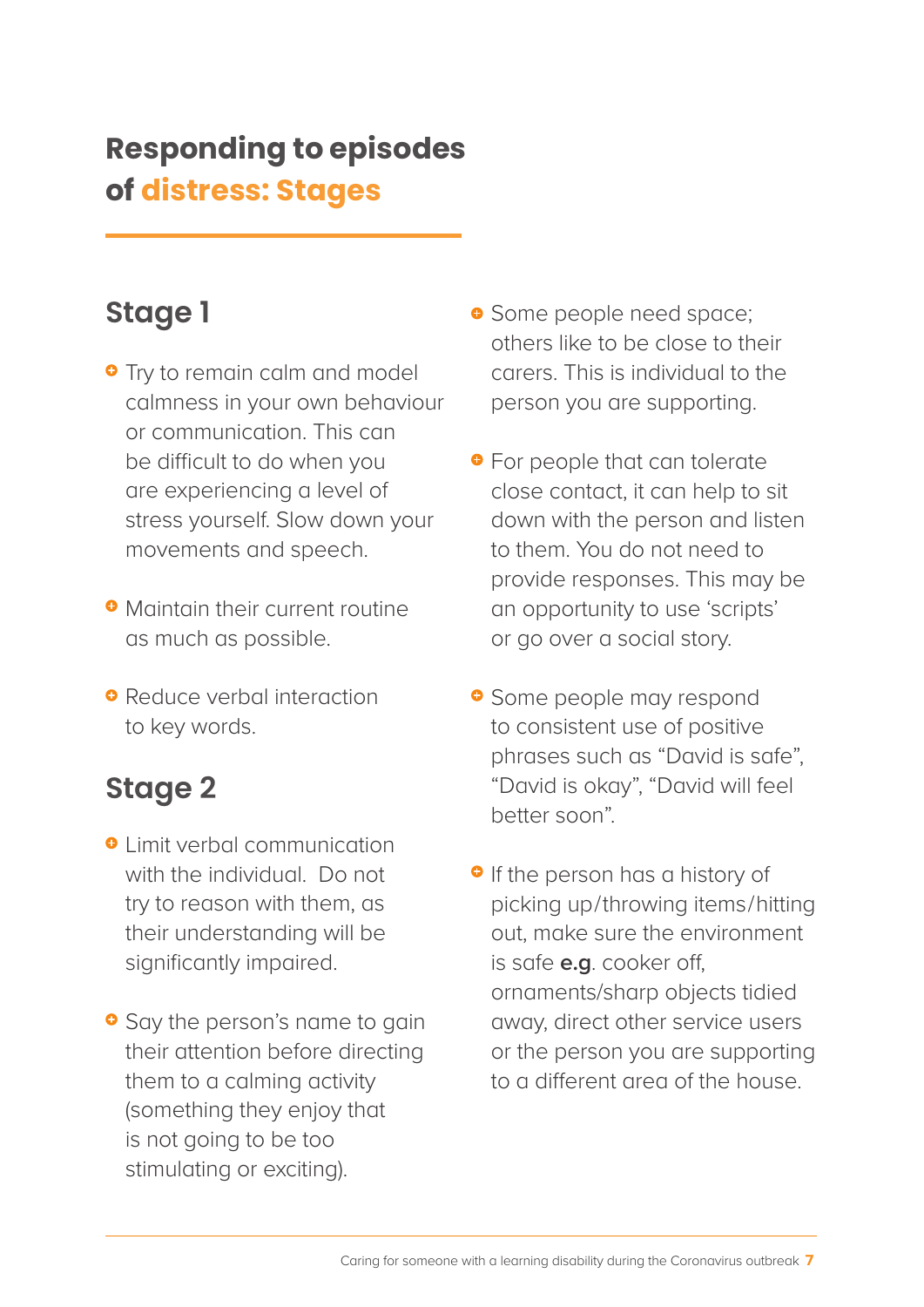**•** If the person is prescribed 'as required' medication, it is helpful to administer before the levels of distress become unmanageable. If they have one, please refer to person's 'as required' medication protocol/administer as per medical professional's advice.

#### **Stage 3**

- **•** This step is about establishing and maintaining safety.
- **•** The individual will have limited understanding of verbal information, only use key words.
- **•** Keep yourself safe, give space. Monitor person's safety.
- **•** Follow organisational procedures or contact appropriate services for help.

#### **Post–incident**

- $\bullet$  It can take some time to fully recover from high levels of arousal due to the stress hormones in the person's body.
- **•** Keep this period as calming as possible.
- **•** The person may be tired and tearful and need to rest.
- $\bullet$  Do not debrief the person.
- **•** The person may seek a lot of reassurance, use simple phrases — "It's finished", "It's okay".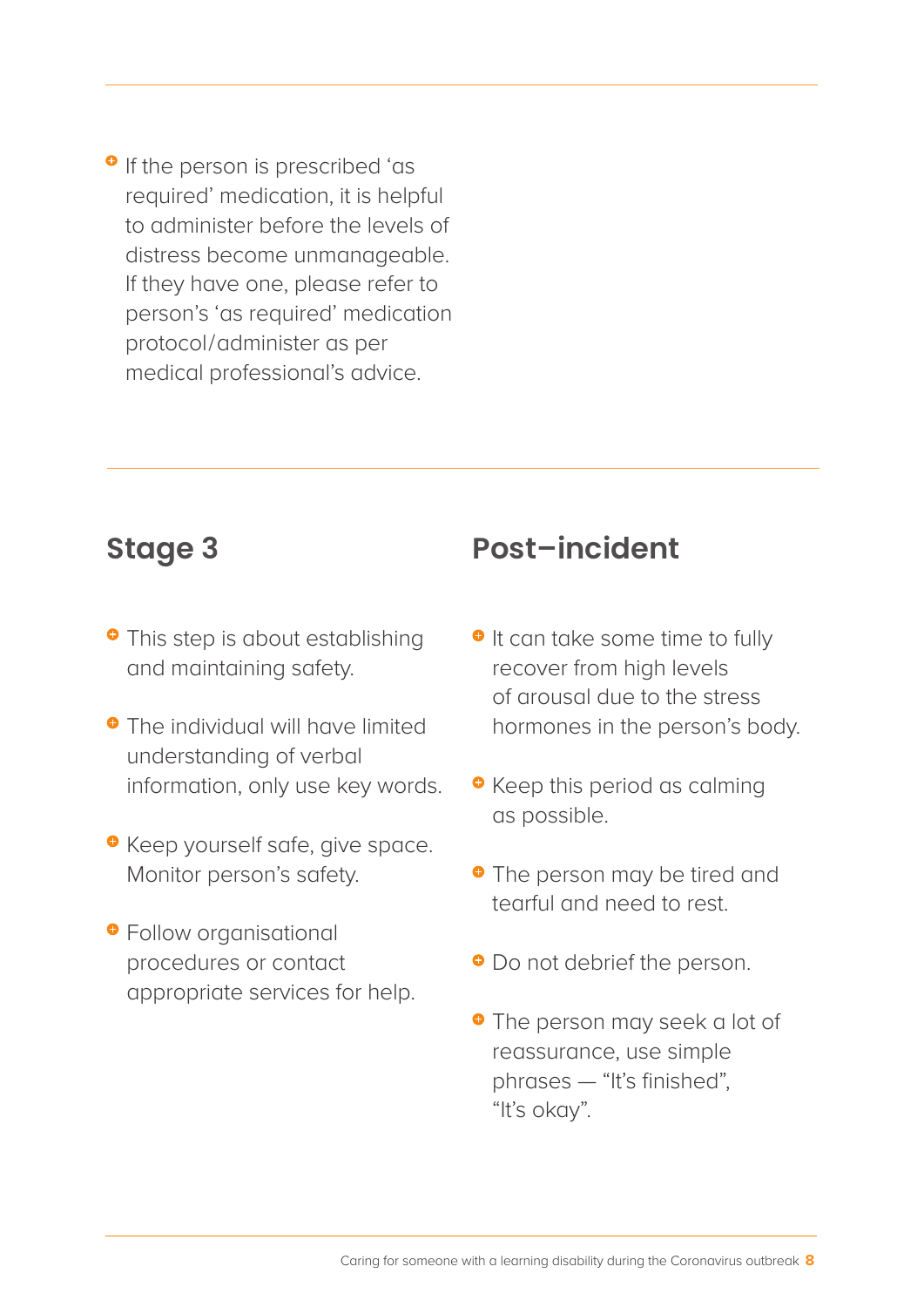#### **Self–care for carers**

**Caring for someone with a learning disability who is experiencing episodes of distress can have an impact on your own mental and physical wellbeing.**

Particularly at this current time, as you may also have a range of other stressors in your life **e.g.** worries about the wellbeing of your own or other family members, finances, etc.

- **•** There is some information on the NHS inform website and other online resources on tips for self–care at this difficult time.
- **•** You can find a list of mental health apps recommended by the NHS here.
- **•** Advice on psychosocial, mental health and wellbeing for staff is available **here**. This also includes a link to our e–module on Psychological First Aid, which is recommended as the principles for supporting people in stress and distress in the face of an emergency or crisis, such as this pandemic.
- **•** There are also many organisations that can provide support which you might find helpful.